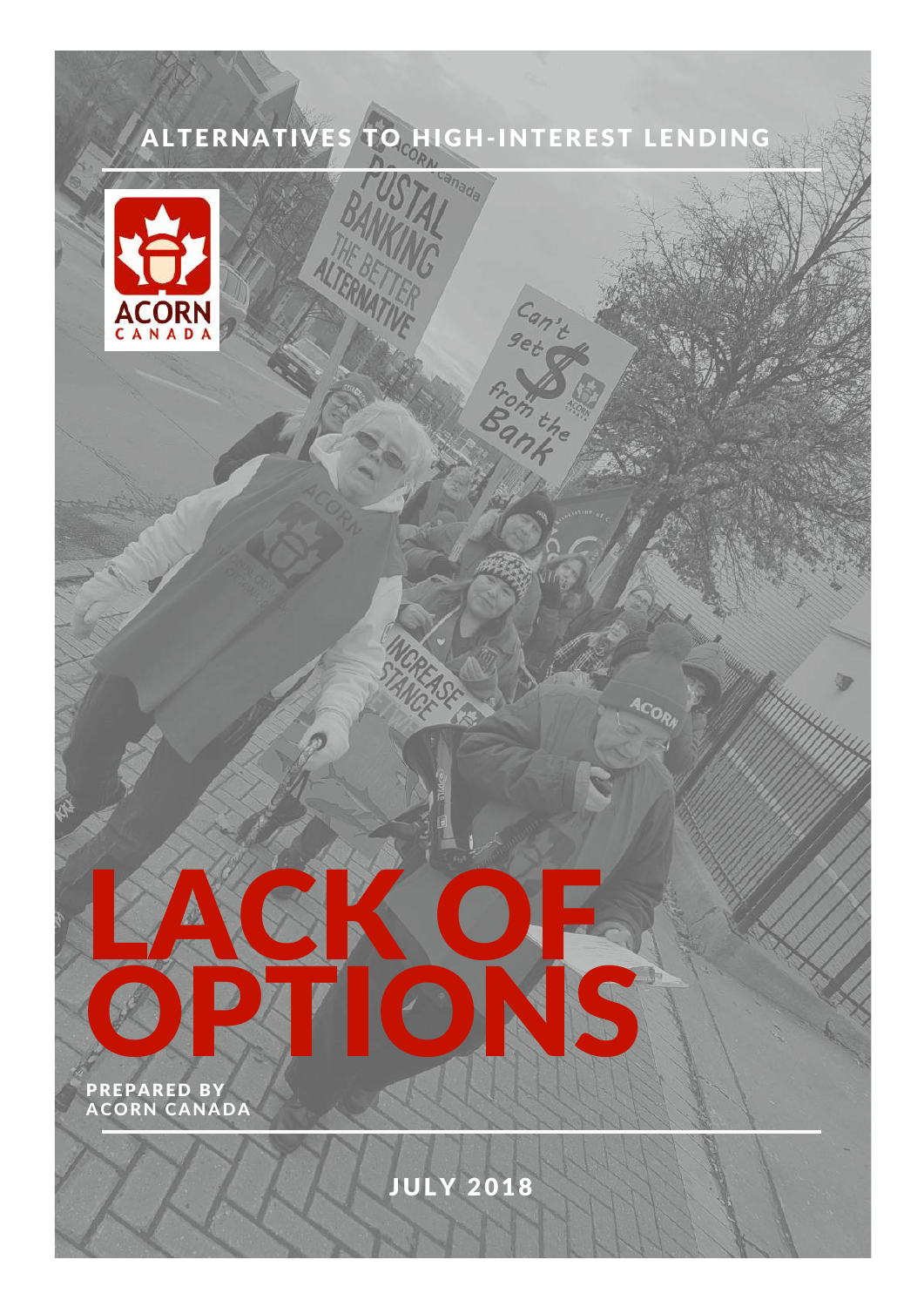# **Alternatives to High-interest Lending Canada**

Approximately 2 million Canadians use payday loans every year. These unsecured, small value loans of up to \$1,500 are usually repaid by the next payday. Depending on the province, interest rates range from 391% - 652% Annual Percentage Rate (APR), making them an extremely expensive form of borrowing. Payday loans are primarily used by low and moderate income Canadians, often as result of financial exclusion by mainstream banking. For example, most banks charge NSF fees of \$48, banks often do not extend credit to low-income customers, or branches may not be located in a geographically convenient location. Other types of high-interest lenders are emerging as provinces tighten regulations on payday lenders and banks fail to meet the needs of low and moderate income earners, including installment loans, car title loans and rent to own lenders.

A number of alternatives to high-interest lenders have been identified. This initial scan of the alternatives revealed that while some promising initiatives do exist, the limited scope of these programs means that they do not meet the scale required to address the problem of predatory lending. Banks should do more to support low and moderate income borrowers, by providing access to low-interest credit for emergencies; low-interest overdraft protection; no holds on cheques; and lower NSF fees from \$45 to \$10. Decision makers should support postal banking and credit union credit products geared toward low and moderate income earners in order to provide a genuine alternative to predatory lending on the necessary scale. Finally, ACORN members support a national anti-predatory lending strategy; a real time national tracking system (or database) to help stop roll over loans; and an amendment of the Criminal Code to lower the maximum interest rate from 60% to 30%.

# **Canadian Alternatives**

# **Causeway - [Community](https://www.causewayfinancefund.com/) Finance Fund (Ottawa, Ontario)**

Short-term, low-interest loans and financial literacy resources.

Loans of \$500-\$1,500 for up to 3 years.

Rate: Prime plus 2-6%

# **[Vancity](https://www.vancity.com/Loans/TypesOfLoans/FairAndFastLoan/) - Fair & Fast Loan (British Columbia)**

Fast, short-term, low-interest loans online.

Loans of \$100-\$2,500

Rate: 19% APR

#### **Fast [Forward](https://www.servus.ca/life/personal-loans/fast-forward-small-loan) Small Loan - Servus Credit Union (Alberta)**

Fast loans of \$200-\$2,500, repaid over a period of 3 months to 2 years. Applicants can begin the application online.

Rate: 19% APR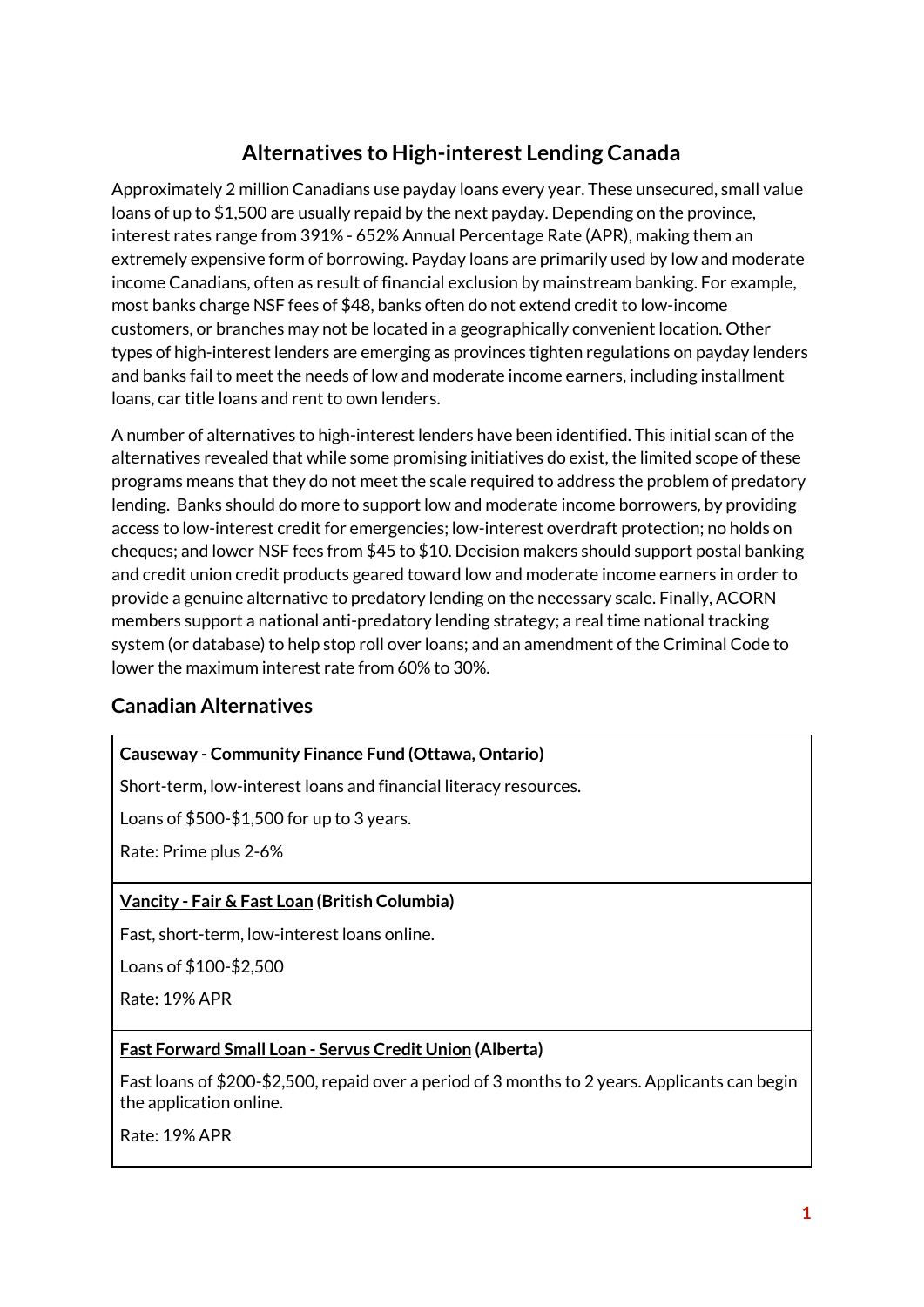## **CUA - Personal [Microloan](https://www.cua.com/Home/ProductsAndServices/MortgagesandLoans/Microloans/) (Nova Scotia)**

Loans of \$500-\$5,000 with flexible repayment terms of 12-36 months.

Rate: 14.5-18.5%

#### **[SmarterCash](https://www.wfcu.ca/Personal/ProductsAndServices/LoansLinesOfCreditAndMortgages/Loans/SmarterCash/) - WFCU Credit Union (Windsor-Essex, Ontario)**

Loans of \$500 (or less) - \$2,000. Funds are advanced by cash on the spot with instant approval, or by pre-authorized credit to an account at a designated financial institution.

Rate: 37% APR

#### **Desjardins - Mutual [Assistance](https://www.desjardins.com/ca/about-us/social-responsibility-cooperation/responsible-financial-products-services/solidarity-based-finance/mutual-assistance-fund/index.jsp) Fund (Mainly Quebec)**

Average loan of \$500 paid off over of 24 months.

#### **First Calgary [Financial](https://www.firstcalgary.com/loans-and-financing/micro-loans) - Cash Crunch Loan (Calgary and Okotoks, Alberta)**

Loans of \$500 - \$2,500 repaid monthly over 6–18 months.

Rate: 19% APR

#### **[Affinity](https://www.affinitycu.ca/borrowing/personal/loans/restart-loans) Credit Union - Restart Loan (Saskatchewan)**

Loans of \$200 – \$2,000 with repayment terms of 2 - 24 months. Applications are completed at an Affinity branch.

Rate: 17.99%

#### *Rent Banks*

For example:

#### **[Toronto](http://www.nipost.org/toronto-rent-bank/) Rent Bank (Toronto, Ontario)**

One-time interest-free loans for overdue rent for eligible low-income household for rental arrears or first/last month's deposit.

#### **[Sources](https://www.sourcesbc.ca/our-services/sources-rent-bank/) Rent Bank (Surrey, White Rock or Delta, British Columbia)**

One-time crisis loans of up to \$1,600 for eligible low-income households.

#### **New [Westminster](http://www.purposesociety.org/events/categories/family-programs/rent-bank/) Rent Bank (New Westminster, British Columbia)**

Low-fee, short term loan to low-income households at risk of eviction or essential utility disconnection.

#### **Housing [Stability](https://centreofhope.ca/services/housing) Bank (London, Ontario)**

Interest free loans of up to 2 month's rent to help with rent arrears, first/last month's deposit, for households below the low-income measure.